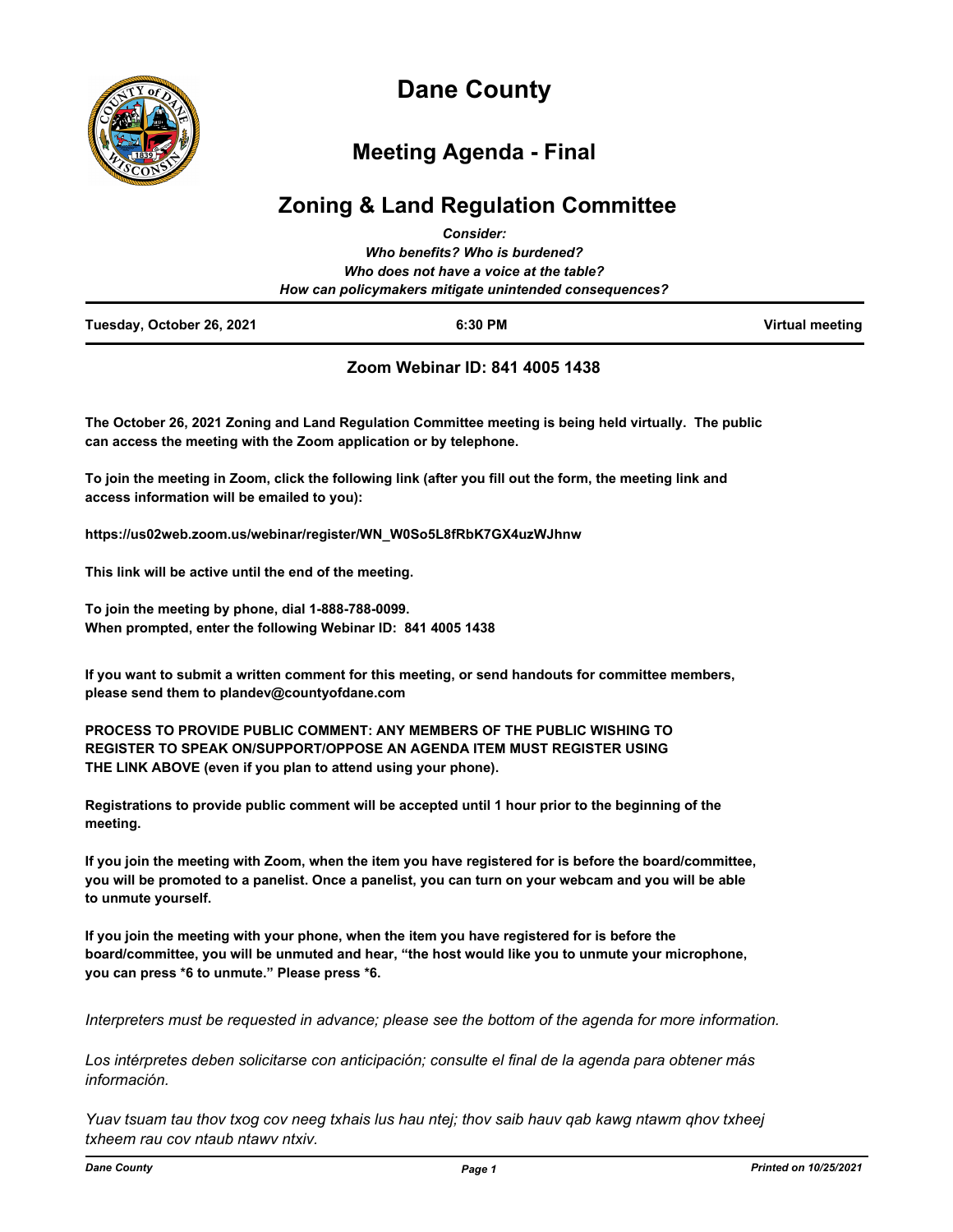### **A. Call to Order**

**B. Public comment for any item not listed on the agenda**

#### **C. Consideration of Minutes**

Minutes of the October 21, 2021 Zoning and Land Regulation Committee meeting [2021 MIN-386](http://dane.legistar.com/gateway.aspx?m=l&id=/matter.aspx?key=21373)

*Attachments:* [10-21-21 ZLR Work meeting minutes.pdf](http://dane.legistar.com/gateway.aspx?M=F&ID=f21dbde4-0e75-4d14-a71a-6db1a17f5c7f.pdf)

## **D. Public Hearing for Zoning Map Amendments, Conditional Use Permits, and Ordinance Amendments**

| 11746 | PETITION: REZONE 11746                                               |
|-------|----------------------------------------------------------------------|
|       | <b>APPLICANT: JOHN P ZIEGLER</b>                                     |
|       | LOCATION: 1256 US HIGHWAY 14, SECTION 7, TOWN OF                     |
|       | <b>RUTLAND</b>                                                       |
|       | CHANGE FROM: SFR-08 Single Family Residential District TO LC         |
|       | Limited Commercial District                                          |
|       | REASON: add additional land (residential) to lc (limited commercial) |
|       | zoning district.                                                     |
|       | <b>CUP DESCRIPTION: CARETAKER'S RESIDENCE</b>                        |
|       | <b>Attachments: 11746 Staff Report.pdf</b>                           |
|       | 11746 Town Action.pdf                                                |
|       | 11746 Existing deed restriction tying 2 lots together.pdf            |
|       | 11746 Existing LC deed restriction.pdf                               |
|       | 11746 Map                                                            |
|       | 11746 APP                                                            |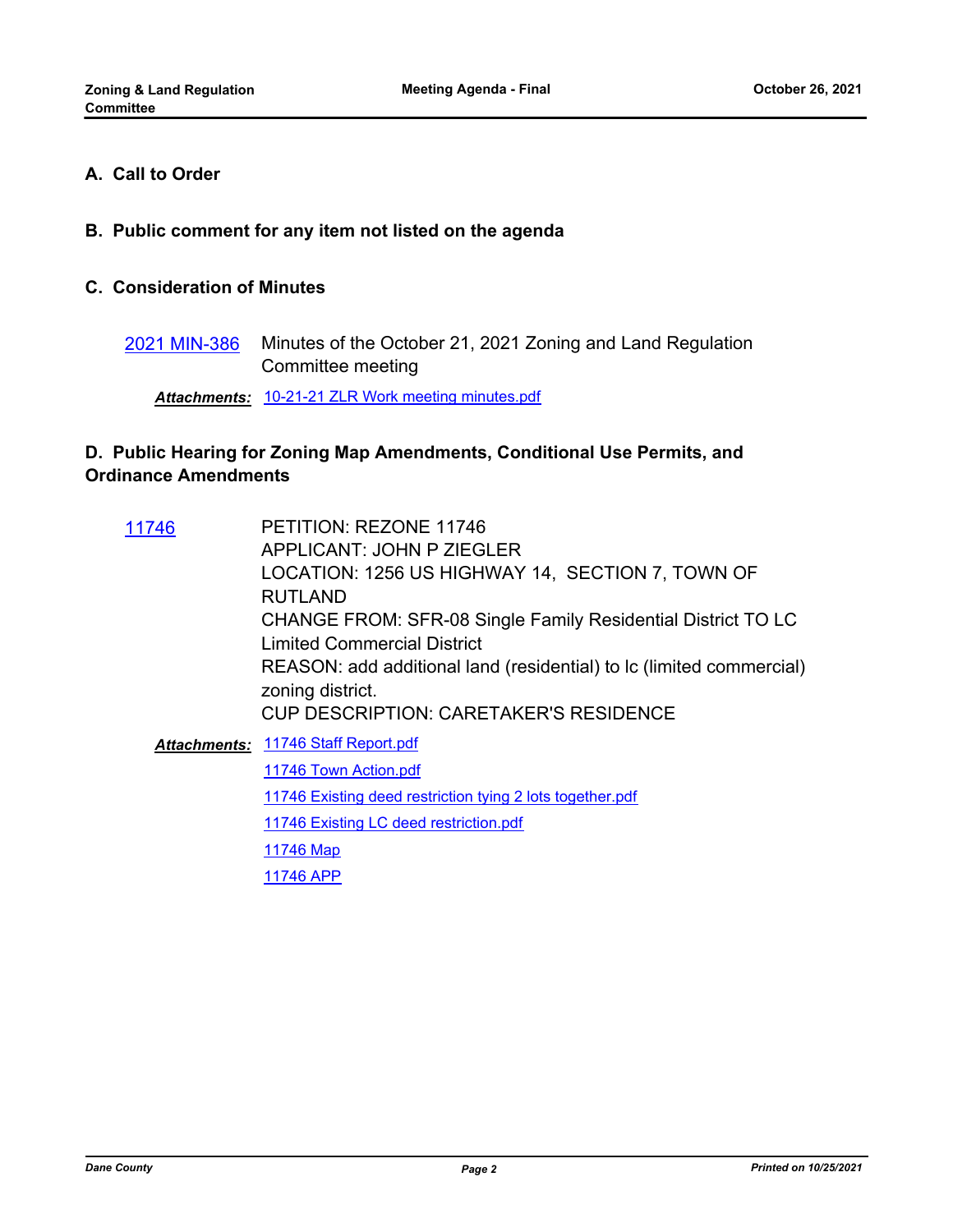PETITION: REZONE 11747 APPLICANT: BABLER REV TR, DAMION D & EMILY M LOCATION: 288 PRIMROSE CENTER ROAD, SECTION 33, TOWN OF PRIMROSE CHANGE FROM: FP-35 Farmland Preservation District TO RR-2 Rural Residential District REASON: creating one residential lot [11747](http://dane.legistar.com/gateway.aspx?m=l&id=/matter.aspx?key=20854) [11747 Staff Report.pdf](http://dane.legistar.com/gateway.aspx?M=F&ID=400e95b4-f48a-4299-83c8-da1a9adebc9a.pdf) *Attachments:* [11747 Town Action Report.pdf](http://dane.legistar.com/gateway.aspx?M=F&ID=778a5c11-10a7-434c-b82c-318a94c4018f.pdf) [11747 Density.pdf](http://dane.legistar.com/gateway.aspx?M=F&ID=4fca9daa-6728-4577-b0b7-c9444b3a4410.pdf) [11747 Map](http://dane.legistar.com/gateway.aspx?M=F&ID=0a6a9490-7ce3-44ca-8592-574fca193af7.pdf) [11747 APP](http://dane.legistar.com/gateway.aspx?M=F&ID=be0d3d99-436f-40ab-b547-461953e03391.pdf) PETITION: REZONE 11748 APPLICANT: RANDY J BOLLIG LOCATION: 1535 COUNTY HIGHWAY Z, SECTION 6, TOWN OF **PFRRY** CHANGE FROM: FP-35 Farmland Preservation District TO RR-8 Rural Residential District REASON: creating one residential lot [11748](http://dane.legistar.com/gateway.aspx?m=l&id=/matter.aspx?key=20851) [11748 Staff Report](http://dane.legistar.com/gateway.aspx?M=F&ID=308cfd73-4e85-40f0-9005-a48ad0df3c21.pdf) *Attachments:* [11748 Town Action Report](http://dane.legistar.com/gateway.aspx?M=F&ID=3794a926-36e1-40e9-b864-768d5f07fc3e.pdf) [11748 Map](http://dane.legistar.com/gateway.aspx?M=F&ID=2c455135-56f5-4770-aac2-d980e0193c4d.pdf) [11748 APP](http://dane.legistar.com/gateway.aspx?M=F&ID=156b6095-c77b-4945-9985-45290e2977bc.pdf) PETITION: REZONE 11749 APPLICANT: ROGER HARTMANN LOCATION: NW OF 7240 COUNTY HIGHWAY Y, SECTION 5, TOWN OF DANE CHANGE FROM: FP-35 Farmland Preservation District TO FP-1 Farmland Preservation District REASON: to facilitate the settling of the darlene hartmann estate [11749](http://dane.legistar.com/gateway.aspx?m=l&id=/matter.aspx?key=20855) [11749 Staff Report.pdf](http://dane.legistar.com/gateway.aspx?M=F&ID=83ba8ee1-765f-4e7a-b0cc-9706f70e649c.pdf) *Attachments:* [11749 Density.pdf](http://dane.legistar.com/gateway.aspx?M=F&ID=4343c12b-1c98-4f22-9f9c-968ab61a36fc.pdf) [11749 Map](http://dane.legistar.com/gateway.aspx?M=F&ID=12e4c22b-74c7-42fb-bc39-9c859379f06c.pdf) [11749 APP](http://dane.legistar.com/gateway.aspx?M=F&ID=1b99e2b0-9322-4327-962f-9a05b0f300b8.pdf)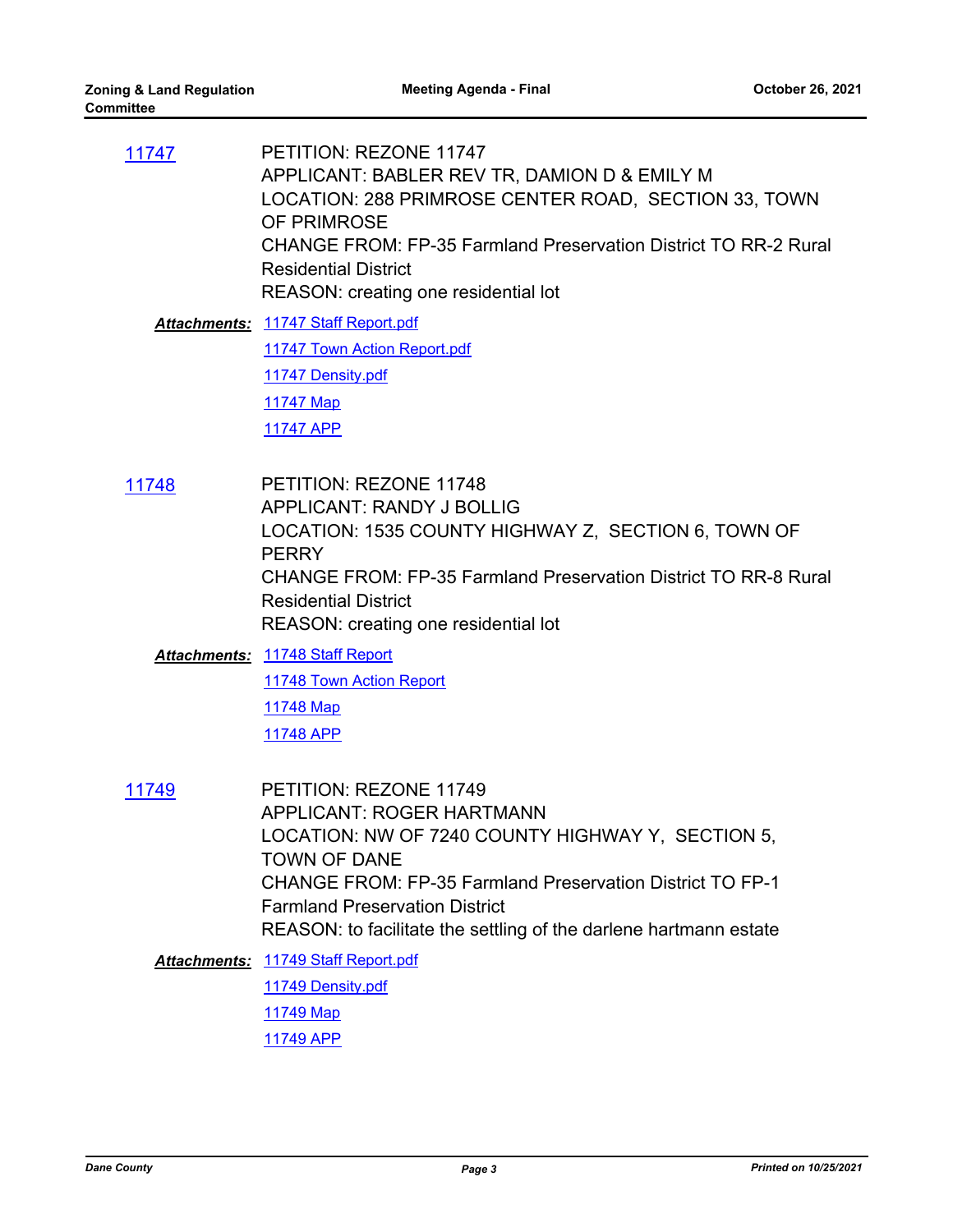| 11750 | PETITION: REZONE 11750<br>APPLICANT: KEGONSA STORAGE LLC<br>LOCATION: SOUTH OF 1994 BARBER DRIVE, SECTION 26, TOWN<br>OF DUNN<br><b>CHANGE FROM: PUD Planned Development District TO SFR-1 Single</b><br><b>Family Residential District</b><br>REASON: change zoning to allow for the construction of a |
|-------|---------------------------------------------------------------------------------------------------------------------------------------------------------------------------------------------------------------------------------------------------------------------------------------------------------|
|       | single-family residence                                                                                                                                                                                                                                                                                 |
|       | <b>Attachments: 11750 Staff Report</b>                                                                                                                                                                                                                                                                  |

[11750 Town Action.pdf](http://dane.legistar.com/gateway.aspx?M=F&ID=479ab6db-ec96-4e16-9fc8-22067db60a73.pdf) [11750 Site plan showing floodplain in green](http://dane.legistar.com/gateway.aspx?M=F&ID=d2dc9f20-1ee5-4ae2-9c16-43d37ca70ae4.pdf) **[11750 Restoration Plan](http://dane.legistar.com/gateway.aspx?M=F&ID=e4f9eaf3-a7e0-4da1-b4ef-7d6ec23f8877.pdf)** [11750 Map](http://dane.legistar.com/gateway.aspx?M=F&ID=4ca92438-05cf-439c-85fd-b47ad23c7ba4.pdf) [11750 APP](http://dane.legistar.com/gateway.aspx?M=F&ID=d9079db8-d6e4-4d35-a778-7100c6fe5215.pdf)

PETITION: REZONE 11751 APPLICANT: OK ENTERPRISES LLC LOCATION: 9664 LEE VALLEY ROAD, SECTION 25, TOWN OF **PERRY** CHANGE FROM: FP-35 Farmland Preservation District TO RM-8 Rural Mixed-Use District REASON: separating existing residence from farmland [11751](http://dane.legistar.com/gateway.aspx?m=l&id=/matter.aspx?key=20857)

[11751 Staff Report.pdf](http://dane.legistar.com/gateway.aspx?M=F&ID=37da3cd8-955c-4a40-a155-49a948e677d6.pdf) *Attachments:* [11751 Town Action.pdf](http://dane.legistar.com/gateway.aspx?M=F&ID=38ff0b1f-bcd0-4337-b770-d9e5d920cb89.pdf) [11751 Density.pdf](http://dane.legistar.com/gateway.aspx?M=F&ID=e95771e9-15e1-49f7-9c0f-3878b9dd26a6.pdf) [11751 Map](http://dane.legistar.com/gateway.aspx?M=F&ID=a7856aeb-62ff-44bc-9bdf-6975d5fc99d3.pdf) [11751 APP](http://dane.legistar.com/gateway.aspx?M=F&ID=843f611a-2dcd-4f8f-87e0-0cdc654bbee5.pdf)

PETITION: REZONE 11752 APPLICANT: GALAROWICZ REV LIVING TR, HELEN J LOCATION: EAST OF 3779 GALA WAY, SECTION 19, TOWN OF COTTAGE GROVE CHANGE FROM: FP-35 Farmland Preservation District TO FP-1 Farmland Preservation District REASON: creating two agricultural lots [11752](http://dane.legistar.com/gateway.aspx?m=l&id=/matter.aspx?key=20859)

[11752 Staff Report](http://dane.legistar.com/gateway.aspx?M=F&ID=87336dcc-7467-4661-893e-552d376e89f1.pdf) *Attachments:* [11752 Town Action.pdf](http://dane.legistar.com/gateway.aspx?M=F&ID=77ea4208-1753-49be-aeab-5c48b095f4b2.pdf) [11752 Map](http://dane.legistar.com/gateway.aspx?M=F&ID=e686a173-7fde-4042-bca5-192c4ae6c28f.pdf) [11752 APP](http://dane.legistar.com/gateway.aspx?M=F&ID=7ef26e1b-2f53-4433-a1a3-39dbe3c35e2f.pdf)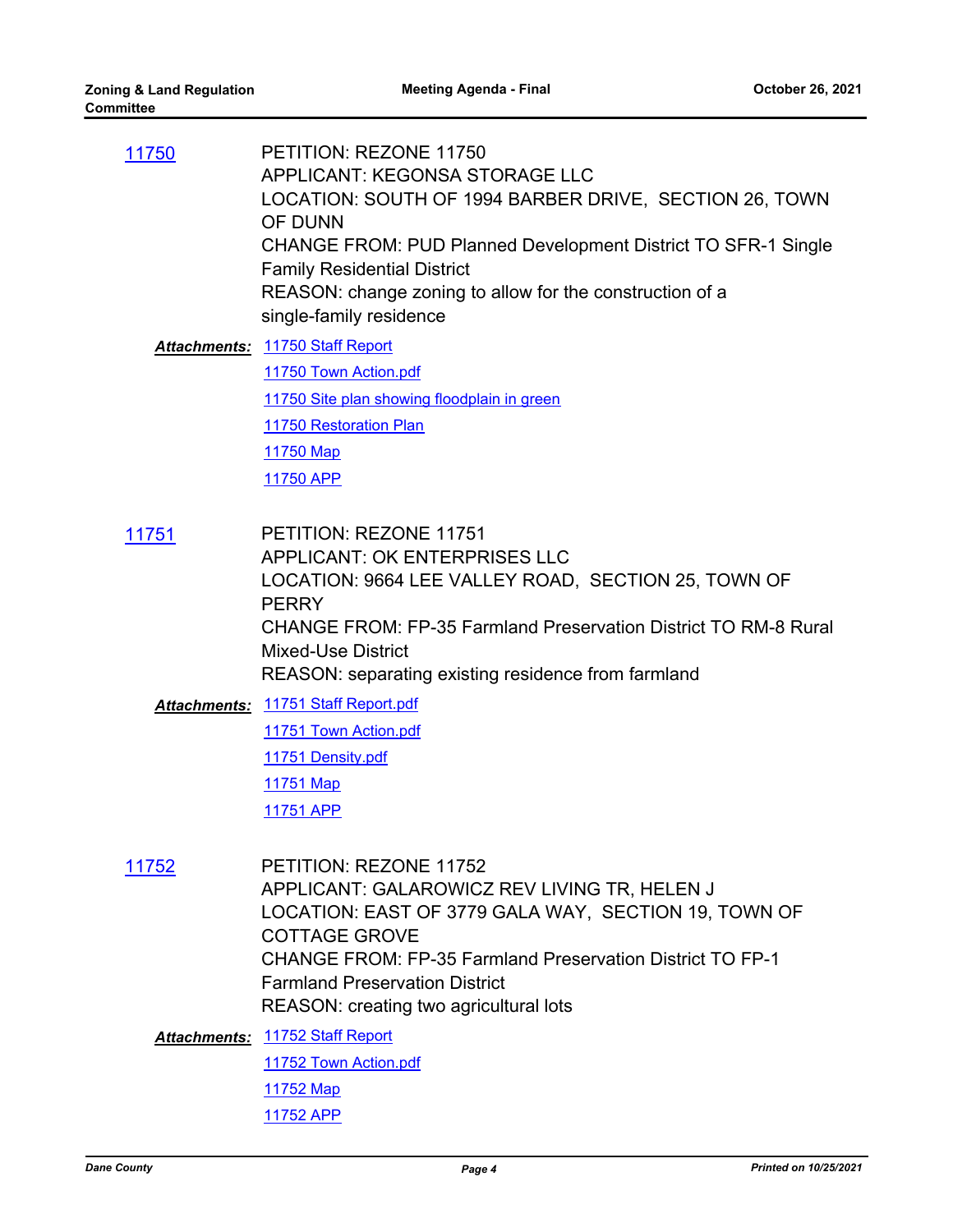PETITION: REZONE 11753 APPLICANT: RAPHAEL R GROB (RAY) LOCATION: 525 COUNTY HIGHWAY BB, SECTION 11, TOWN OF DEERFIELD CHANGE FROM: SFR-08 Single Family Residential District TO RR-8 Rural Residential District, FP-35 Farmland Preservation District TO RR-8 Rural Residential District, FP-35 Farmland Preservation District TO FP-1 Farmland Preservation District REASON: separating the existing residence from the farmland and creating an agricultural lot [11753](http://dane.legistar.com/gateway.aspx?m=l&id=/matter.aspx?key=20860)

#### [11753 Staff Report](http://dane.legistar.com/gateway.aspx?M=F&ID=167f9502-e5b6-438a-a91c-207d6b68ede3.pdf) *Attachments:*

[11753 Town Action Report](http://dane.legistar.com/gateway.aspx?M=F&ID=7e9db3d3-8c39-424c-87ad-3accc1eb191f.pdf) [11753 Density.pdf](http://dane.legistar.com/gateway.aspx?M=F&ID=aeaa90ed-8866-4abc-94b8-c50eb50d0b1f.pdf) [11753 Map](http://dane.legistar.com/gateway.aspx?M=F&ID=8a86a16a-751c-4a32-abc4-f68ed3d395af.pdf)

[11753 APP.pdf](http://dane.legistar.com/gateway.aspx?M=F&ID=48932927-2cb3-4d24-a86f-593a61063828.pdf)

PETITION: REZONE 11754 APPLICANT: SAALSAA BROS REAL ESTATE LLC LOCATION: NORTH OF 2239 SPRING ROSE ROAD, SECTION 24, TOWN OF SPRINGDALE CHANGE FROM: AT-35 Agriculture Transition District TO RR-4 Rural Residential District, REASON: creating one residential lot [11754](http://dane.legistar.com/gateway.aspx?m=l&id=/matter.aspx?key=20881)

[11754 Staff Report.pdf](http://dane.legistar.com/gateway.aspx?M=F&ID=aaa662c7-9004-458e-b5a1-7b38169ec625.pdf) *Attachments:* [11754 Town Action Report.pdf](http://dane.legistar.com/gateway.aspx?M=F&ID=5fdebb0c-3d16-42b9-a8d0-c4e6305fb133.pdf) [11754 Density.pdf](http://dane.legistar.com/gateway.aspx?M=F&ID=c608f191-7acf-404b-9aff-cd773496c827.pdf) [11754 Map](http://dane.legistar.com/gateway.aspx?M=F&ID=3f4b156f-5385-4630-b439-0b7d1656a627.pdf) [11754 APP](http://dane.legistar.com/gateway.aspx?M=F&ID=5cfec4aa-f386-46b1-b930-40d6e5557494.pdf)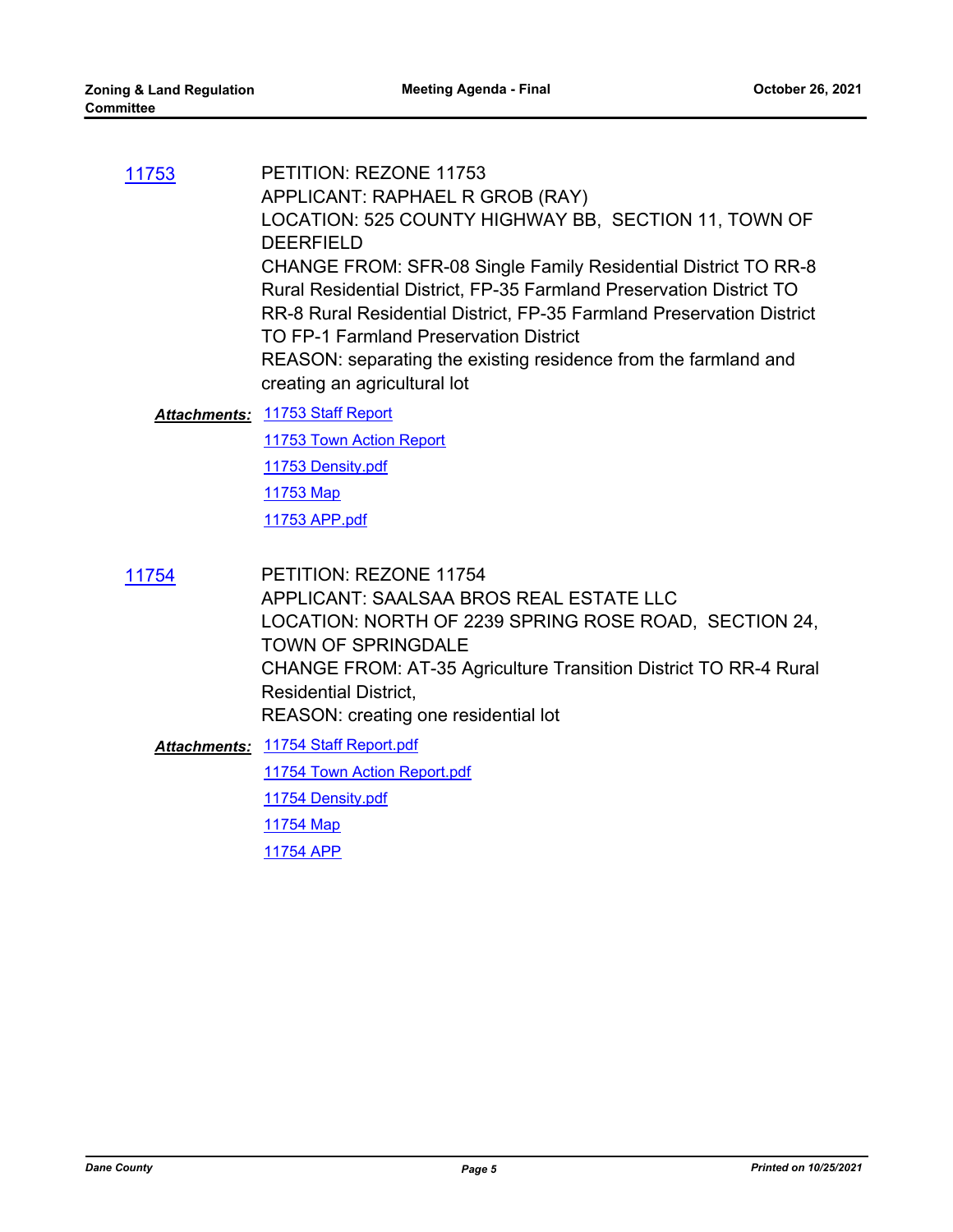| 11755               | PETITION: REZONE 11755<br>APPLICANT: ROBERT & LORRAINE SHILLINGSTAD<br>LOCATION: 6227 PURCELL ROAD, SECTION 6, TOWN OF<br><b>OREGON</b><br>CHANGE FROM: RM-16 Rural Mixed-Use District TO FP-1 Farmland<br><b>Preservation District</b><br>REASON: creating an agricultural lot<br>Attachments: 11755 Staff Report.pdf<br>11755 Town Action.pdf<br>11755 Map<br>11755 APP |
|---------------------|---------------------------------------------------------------------------------------------------------------------------------------------------------------------------------------------------------------------------------------------------------------------------------------------------------------------------------------------------------------------------|
| 11756               | PETITION: REZONE 11756<br><b>APPLICANT: NORMAN &amp; SUSAN PECK</b>                                                                                                                                                                                                                                                                                                       |
|                     | LOCATION: 1184 OTTER LANE, SECTION 32, TOWN OF YORK<br>CHANGE FROM: FP-35 Farmland Preservation District TO RR-2 Rural<br><b>Residential District</b>                                                                                                                                                                                                                     |
|                     | REASON: separating existing residence from the farmland                                                                                                                                                                                                                                                                                                                   |
|                     | Attachments: 11756 Staff Report.pdf                                                                                                                                                                                                                                                                                                                                       |
|                     | 11756 Town Action Report.pdf                                                                                                                                                                                                                                                                                                                                              |
|                     | 11756 Density.pdf                                                                                                                                                                                                                                                                                                                                                         |
|                     | 11756 Map                                                                                                                                                                                                                                                                                                                                                                 |
|                     | 11756 APP                                                                                                                                                                                                                                                                                                                                                                 |
| 11757               | PETITION: REZONE 11757<br>APPLICANT: SHAMROCK FARMS (MARK FARRELL)<br>LOCATION: EAST OF 8665 BLUFF VALLEY ROAD, SECTION 27,<br>TOWN OF CROSS PLAINS                                                                                                                                                                                                                       |
|                     | CHANGE FROM: FP-35 Farmland Preservation District TO RR-4 Rural                                                                                                                                                                                                                                                                                                           |
|                     | Residential District, RR-1 Rural Residential District TO FP-35 Farmland                                                                                                                                                                                                                                                                                                   |
|                     | <b>Preservation District</b>                                                                                                                                                                                                                                                                                                                                              |
|                     | REASON: creating one residential lot and removing an existing rr-1<br>spot zone from property                                                                                                                                                                                                                                                                             |
| <b>Attachments:</b> | 11757 Staff Report                                                                                                                                                                                                                                                                                                                                                        |
|                     | 11757 Town Action Report.pdf                                                                                                                                                                                                                                                                                                                                              |
|                     | 11757 Density                                                                                                                                                                                                                                                                                                                                                             |
|                     | 11757 Map                                                                                                                                                                                                                                                                                                                                                                 |
|                     | 11757 APP                                                                                                                                                                                                                                                                                                                                                                 |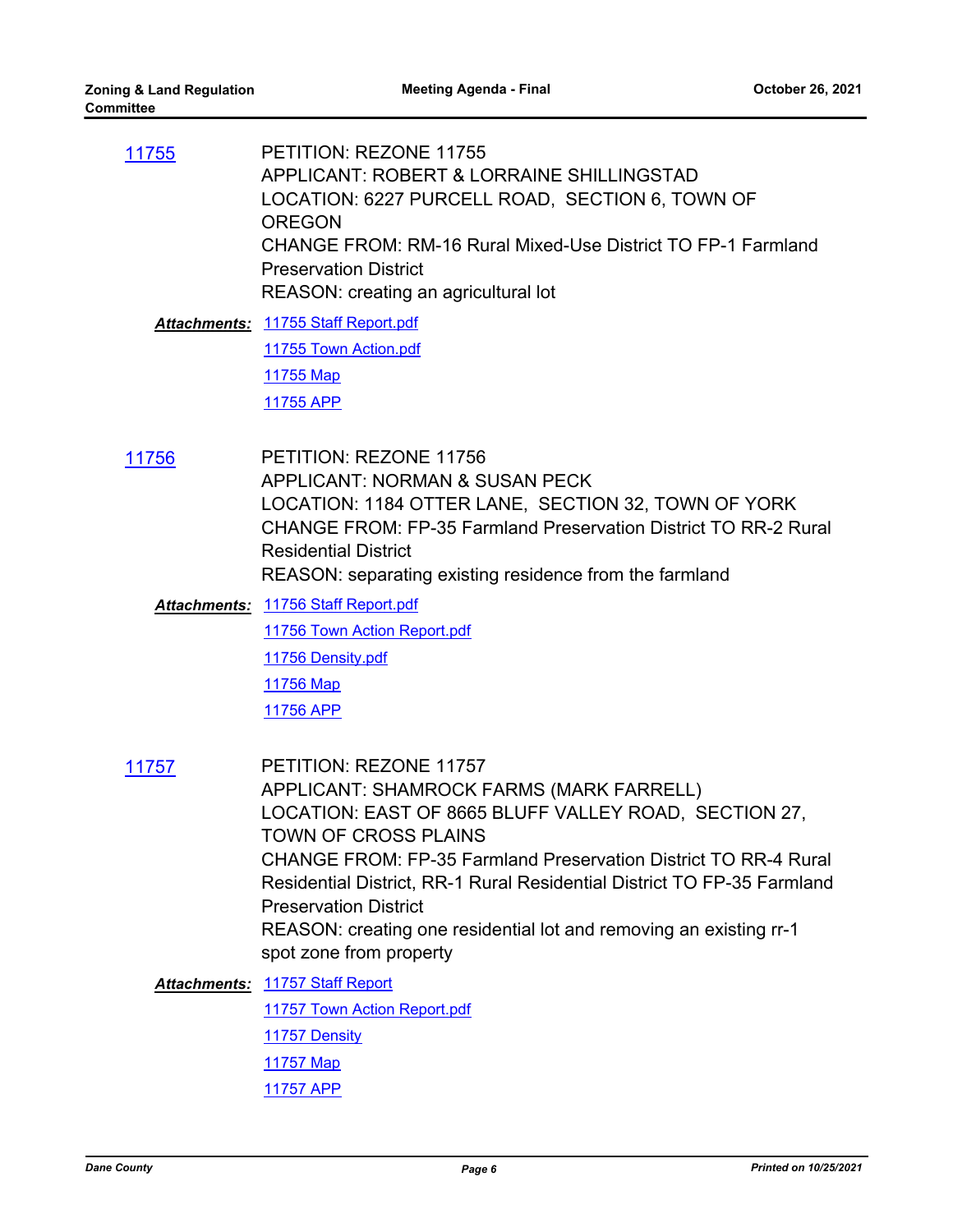| 11758        | PETITION: REZONE 11758<br><b>APPLICANT: SHAMROCK FARMS</b><br>LOCATION: EAST OF 5132 COUNTY HWY J, SECTION 31, TOWN<br>OF CROSS PLAINS<br>CHANGE FROM: FP-35 Farmland Preservation District TO RR-4 Rural<br><b>Residential District</b><br>REASON: expanding existing residential lot |
|--------------|----------------------------------------------------------------------------------------------------------------------------------------------------------------------------------------------------------------------------------------------------------------------------------------|
|              | Attachments: 11758 Staff Report                                                                                                                                                                                                                                                        |
|              | 11758 Town Action Report.pdf                                                                                                                                                                                                                                                           |
|              | 11758 Map                                                                                                                                                                                                                                                                              |
|              | 11758 APP                                                                                                                                                                                                                                                                              |
| 11759        | PETITION: REZONE 11759<br>APPLICANT: OLSONS BROWN SWISS FARM LLC<br>LOCATION: 10113 US HWY 14, SECTION 22, TOWN OF BLACK<br><b>EARTH</b><br>CHANGE FROM: FP-35 Farmland Preservation District TO NR-C<br>Natural Resource Conservation District, FP-35 Farmland Preservation           |
|              | District TO RM-16 Rural Mixed-Use District<br>REASON: Separating the existing residence from the farmland and<br>creating two conservancy lots                                                                                                                                         |
|              | Attachments: 11759 Staff Report.pdf                                                                                                                                                                                                                                                    |
|              | 11759 Town Action Report.pdf                                                                                                                                                                                                                                                           |
|              | 11759 Density.pdf                                                                                                                                                                                                                                                                      |
|              | 11759 Map                                                                                                                                                                                                                                                                              |
|              | 11759 APP                                                                                                                                                                                                                                                                              |
| <u>11760</u> | PETITION: REZONE 11760<br><b>APPLICANT: DANIEL MOWRY</b><br>LOCATION: 3070 KINNEY ROAD, SECTION 2, TOWN OF<br><b>PLEASANT SPRINGS</b><br><b>CHANGE FROM: RR-8 Rural Residential District TO TFR-08 Two</b><br><b>Family Residential District</b>                                       |
|              | REASON: expanding existing residential lot                                                                                                                                                                                                                                             |
| Attachments: | 11760 Staff Report                                                                                                                                                                                                                                                                     |
|              | 11760 Town Action Report                                                                                                                                                                                                                                                               |
|              | 11760 Map                                                                                                                                                                                                                                                                              |

[11760 APP](http://dane.legistar.com/gateway.aspx?M=F&ID=ce8b2050-f49a-43a0-a549-59befd9353a0.pdf)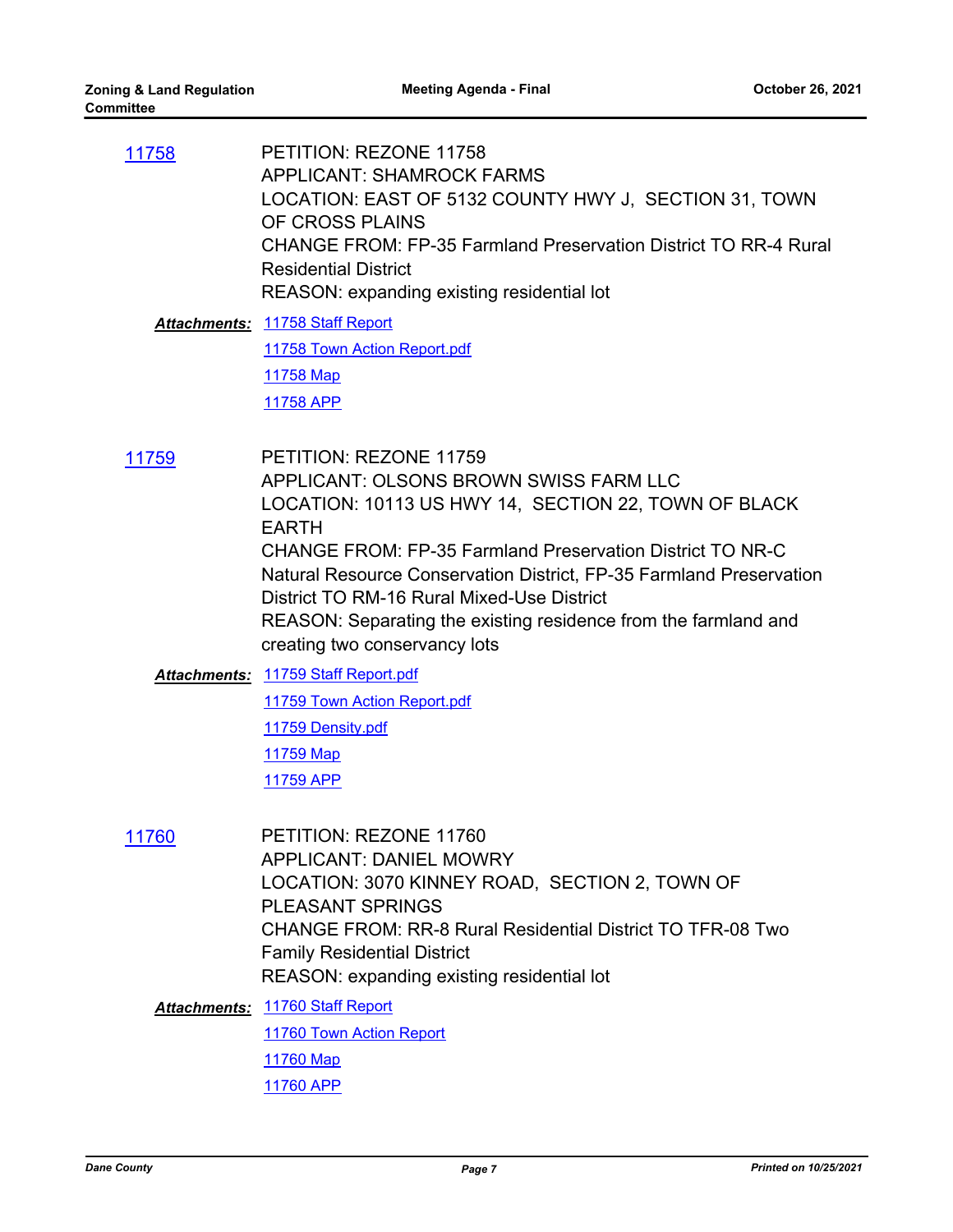| 11761 | PETITION: REZONE 11761<br>APPLICANT: VINEY ACRES LLC<br>LOCATION: 1834 SCHADEL ROAD, SECTION 36, TOWN OF<br>COTTAGE GROVE<br>CHANGE FROM: RR-4 Rural Residential District TO RR-1 Rural<br>Residential District, RM-8 Rural Mixed-Use District TO RR-1 Rural<br>Residential District, RM-8 Rural Mixed-Use District TO RR-2 Rural<br>Residential District, RR-4 Rural Residential District TO FP-1 Farmland<br>Preservation District, RM-8 Rural Mixed-Use District TO FP-1<br><b>Farmland Preservation District</b><br>REASON: creating two residential lots and one agricultural lot |
|-------|----------------------------------------------------------------------------------------------------------------------------------------------------------------------------------------------------------------------------------------------------------------------------------------------------------------------------------------------------------------------------------------------------------------------------------------------------------------------------------------------------------------------------------------------------------------------------------------|
|       | <b>Attachments: 11761 Staff Report.pdf</b><br>11761 Town Action.pdf<br>11761 Map<br>11761 APP                                                                                                                                                                                                                                                                                                                                                                                                                                                                                          |
|       |                                                                                                                                                                                                                                                                                                                                                                                                                                                                                                                                                                                        |

PETITION: REZONE 11762 APPLICANT: LEGION OF CHRIST INC LOCATION: 493 BINGHAM ROAD, SECTION 25, TOWN OF ALBION CHANGE FROM: AT-35 Agriculture Transition District TO RE Recreational District REASON: creating a parking lot for boat trailer parking [11762](http://dane.legistar.com/gateway.aspx?m=l&id=/matter.aspx?key=20867)

[11762 Staff Report](http://dane.legistar.com/gateway.aspx?M=F&ID=066ed2b7-0d74-4f53-a04f-372fa18d3926.pdf) *Attachments:* [11762 Town Action.pdf](http://dane.legistar.com/gateway.aspx?M=F&ID=73f0ab9a-4b91-4b6f-a5eb-3c8f281f58d7.pdf) [11762 Map](http://dane.legistar.com/gateway.aspx?M=F&ID=c5078f2e-6fb2-4f43-a9e2-ab9d3f6ce461.pdf) [11762 APP](http://dane.legistar.com/gateway.aspx?M=F&ID=76ab8716-4821-4f13-bbb3-86d3074b6e2b.pdf)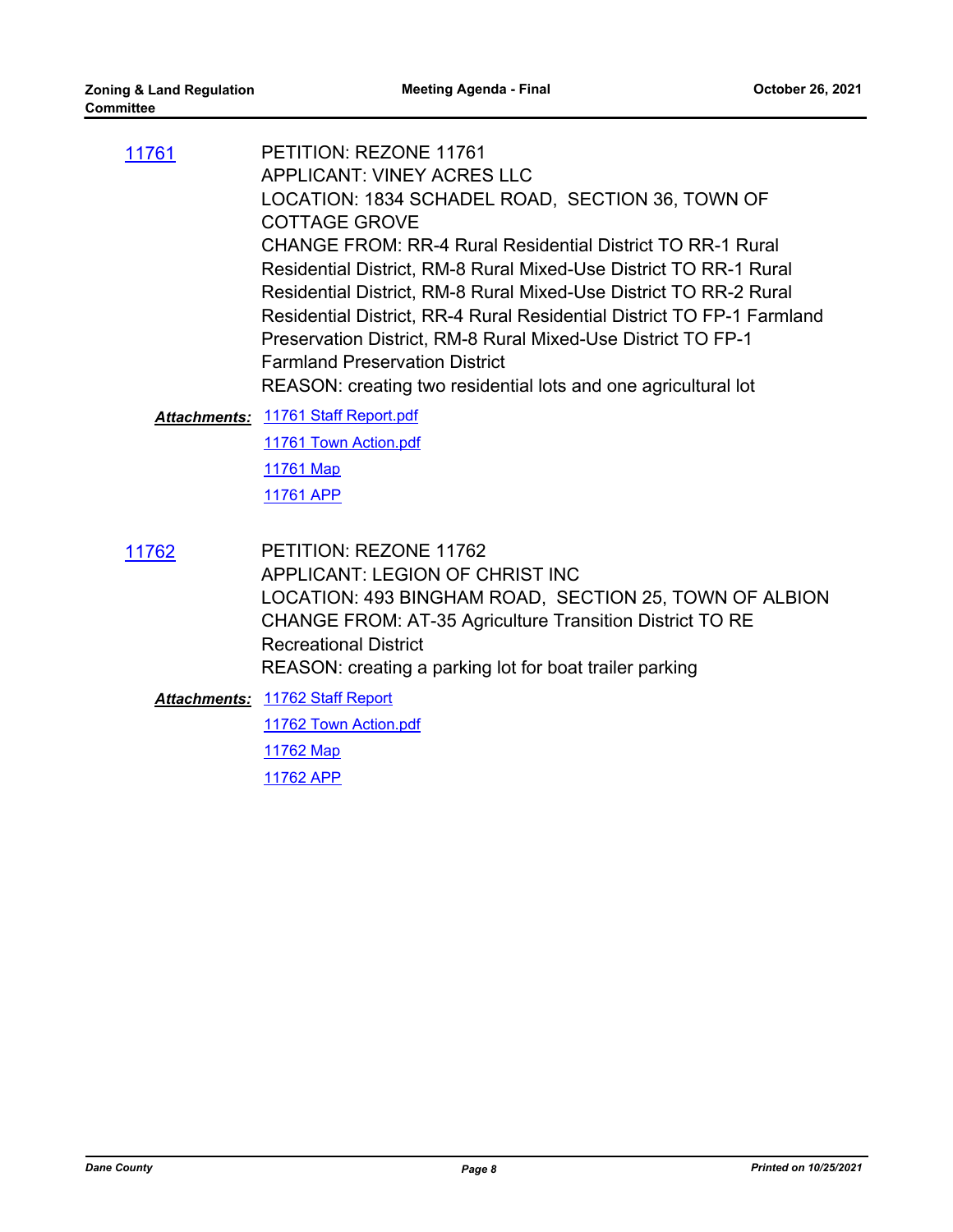| PETITION: CUP 02533<br><b>APPLICANT: 11ELEVEN LLC</b><br>LOCATION: 7069 APPLEWOOD DR., SECTION 27, TOWN OF<br><b>MIDDLETON</b><br><b>CUP DESCRIPTION: daycare center</b> |
|--------------------------------------------------------------------------------------------------------------------------------------------------------------------------|
| <b>Attachments: CUP 2533 Staff Report</b>                                                                                                                                |
| <b>CUP 2533 Town Action Report.pdf</b>                                                                                                                                   |
| <b>CUP 2533 Map</b>                                                                                                                                                      |
| CUP 2533 Neighborhood Map.pdf                                                                                                                                            |
| <b>CUP 2533 APP</b>                                                                                                                                                      |
| <b>CUP 2533 Additional Applicant Testimony.pdf</b>                                                                                                                       |
| CUP 2533 Letters of Support.pdf                                                                                                                                          |
| <b>CUP 2533 Wolf Opposition letter.pdf</b>                                                                                                                               |
| <b>CUP 2533 VandeBerg Opposition letter.pdf</b>                                                                                                                          |
| <b>CUP 2533 Gulbrand Opposition letter.pdf</b>                                                                                                                           |
| <b>CUP 2533 Ross Opposition email</b>                                                                                                                                    |
| <b>CUP 2533 Bubb Opposition email</b>                                                                                                                                    |
| CUP 2533 Huntsman Opposition letter.pdf                                                                                                                                  |
| CUP 2533 Houlihan Opposition letter.pdf                                                                                                                                  |
| <b>CUP 2533 Finch Opposition letter.pdf</b>                                                                                                                              |
| CUP 2533 Houlihan Opposition letter 2.pdf                                                                                                                                |
| <b>CUP 2533 Lanning Opposition letter.pdf</b>                                                                                                                            |
| <b>CUP 2533 Steves Opposition letter.pdf</b>                                                                                                                             |
| <b>CUP 2533 Brunner Opposition letter.pdf</b>                                                                                                                            |
| CUP 2533 Applewood Opposition letter.pdf                                                                                                                                 |
| <b>CUP 2533 DiPiazza Opposition letter.pdf</b>                                                                                                                           |
| CUP 2533 Jordan Opposition email.pdf                                                                                                                                     |
| <b>CUP 2533 Trost Opposition letter.pdf</b>                                                                                                                              |
| <b>CUP 2533 Reeder Opposition letter.pdf</b>                                                                                                                             |
| CUP 2533 Kalvin Opposition email.pdf                                                                                                                                     |
| <b>CUP 2533 Rust Opposition email.pdf</b>                                                                                                                                |
| <b>CUP 2533 Knezevic Opposition email.pdf</b>                                                                                                                            |
| <b>CUP 2533 Vreeland Opposition letter.pdf</b>                                                                                                                           |
|                                                                                                                                                                          |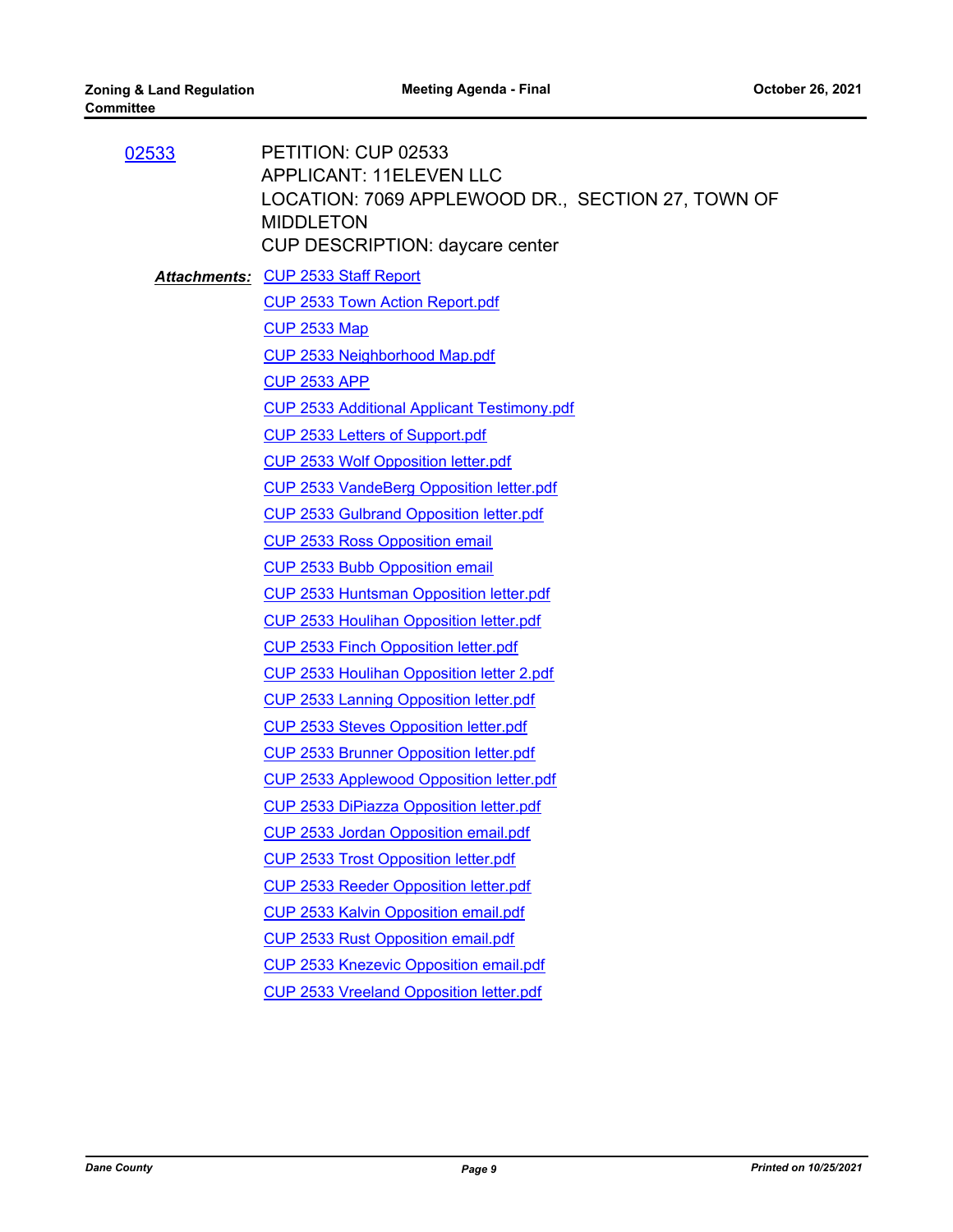| 02534 | PETITION: CUP 02534<br><b>APPLICANT: JOHN P ZIEGLER</b><br>LOCATION: 1256 US HIGHWAY 14, SECTION 7, TOWN OF<br><b>RUTLAND</b><br><b>CUP DESCRIPTION: CARETAKER'S RESIDENCE</b> |
|-------|--------------------------------------------------------------------------------------------------------------------------------------------------------------------------------|
|       | <b>Attachments: CUP 2534 Staff Report.pdf</b>                                                                                                                                  |
|       | CUP 2534 Town Action.pdf                                                                                                                                                       |
|       | <b>CUP 2534 Map</b>                                                                                                                                                            |
|       | <b>CUP 2534 APP</b>                                                                                                                                                            |
|       |                                                                                                                                                                                |
| 02535 | PETITION: CUP 02535<br><b>APPLICANT: HOWVIEW LLC</b><br>LOCATION: 4073 N PLEASANT VIEW RD.,, SECTION 15, TOWN OF<br><b>MIDDLETON</b><br><b>CUP DESCRIPTION: daycare center</b> |
|       | Attachments: CUP 2535 Staff Report                                                                                                                                             |
|       | <b>CUP 2535 Map</b>                                                                                                                                                            |
|       | <b>CUP 2535 APP</b>                                                                                                                                                            |
|       |                                                                                                                                                                                |
| 02536 | PETITION: CUP 02536<br><b>APPLICANT: GERARD XAVIER</b><br>LOCATION: 3056 SHAW COURT, SECTION 5, TOWN OF DUNN<br>CUP DESCRIPTION: transient or tourist lodging                  |
|       | Attachments: CUP 2536 Staff Report.pdf                                                                                                                                         |
|       | CUP 2536 Town Action Report.pdf                                                                                                                                                |
|       | <b>CUP 2536 Map</b>                                                                                                                                                            |
|       | <b>CUP 2536 APP</b>                                                                                                                                                            |

PETITION: CUP 02537 APPLICANT: DUSTIN MAHER LOCATION: 7537 FALLEN OAK DR.,, SECTION 29, TOWN OF MIDDLETON CUP DESCRIPTION: transient or tourist lodging -vrbo [02537](http://dane.legistar.com/gateway.aspx?m=l&id=/matter.aspx?key=20872)

[CUP 2537 Staff Report](http://dane.legistar.com/gateway.aspx?M=F&ID=3c4f0cb8-05cc-4091-a9e1-ac6cf5c4f9c4.pdf) *Attachments:* [CUP 2537 Neighborhood Opposition letter.pdf](http://dane.legistar.com/gateway.aspx?M=F&ID=05de60ec-4747-4471-a63e-36d47bda0b86.pdf) [CUP 2537 Trost Opposition letter.pdf](http://dane.legistar.com/gateway.aspx?M=F&ID=1e3c77d6-1a52-44a7-a23c-8e1f7e71a44f.pdf) [CUP 2537 Map](http://dane.legistar.com/gateway.aspx?M=F&ID=d73db2a7-bf67-43a4-b6b6-cf51219d04f7.pdf) [CUP 2537 APP](http://dane.legistar.com/gateway.aspx?M=F&ID=6dc7e708-8baf-4485-b294-cbcc67be52fa.pdf)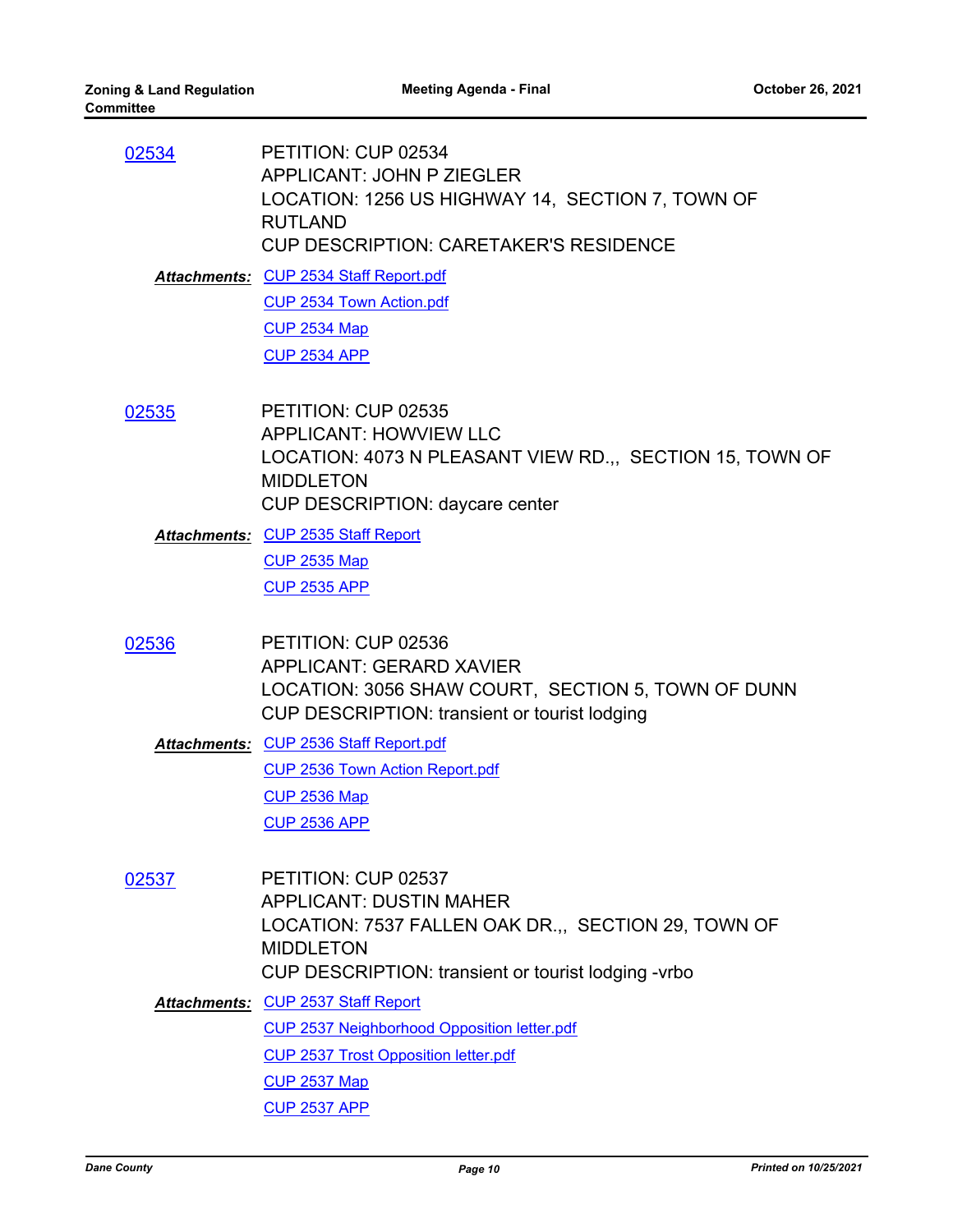| 02538 | PETITION: CUP 02538<br>APPLICANT: VALERIE AHL & TIMOTHY ALLEN<br>LOCATION: 4321 STATE ROAD 138, SECTION 8, TOWN OF<br><b>RUTLAND</b><br>CUP DESCRIPTION: agriculture entertainment activities occurring 10 |
|-------|------------------------------------------------------------------------------------------------------------------------------------------------------------------------------------------------------------|
|       | days or more per calendar year                                                                                                                                                                             |
|       | <b>Attachments: CUP 2538 Staff Report</b>                                                                                                                                                                  |
|       | <b>CUP 2538 Town Action Report</b>                                                                                                                                                                         |
|       | CUP 2538 Applicant response to concerns                                                                                                                                                                    |
|       | <b>CUP 2538 Map</b>                                                                                                                                                                                        |
|       | CUP 2538 Site Plan                                                                                                                                                                                         |
|       | <b>CUP 2538 Business Plan</b>                                                                                                                                                                              |
|       | <b>CUP 2538 Written Support (Rogowski)</b>                                                                                                                                                                 |
|       | <b>CUP 2538 Written Opposition (Sears)</b>                                                                                                                                                                 |
|       | <b>CUP 2538 WI DSPS Wedding Barn Information</b>                                                                                                                                                           |
|       | <b>CUP 2538 APP</b>                                                                                                                                                                                        |
|       |                                                                                                                                                                                                            |
| 02539 | PETITION: CUP 02539                                                                                                                                                                                        |
|       | <b>APPLICANT: STACEY BEAN</b>                                                                                                                                                                              |
|       | LOCATION: 2782 WHITE CROSSING ROAD, SECTION 7, TOWN OF<br><b>VERONA</b>                                                                                                                                    |
|       | CUP DESCRIPTION: attached accessory dwelling unit-above garage                                                                                                                                             |

in-law suite [CUP 2539 Staff Report](http://dane.legistar.com/gateway.aspx?M=F&ID=69c0e73e-2c64-4d99-896e-44e1356393fa.pdf) *Attachments:*

[CUP 2539 Map](http://dane.legistar.com/gateway.aspx?M=F&ID=09e9f80d-fe0e-40e8-995c-6101d29c1c2f.pdf) [CUP 2539 APP](http://dane.legistar.com/gateway.aspx?M=F&ID=9d153c4d-79f3-40b8-ae0f-aa7c752b8357.pdf)

### **E. Zoning Map Amendments and Conditional Use Permits from previous meetings**

#### **F. Plats and Certified Survey Maps**

Hartman proposed 1-lot Certified Survey map (Land Division Waiver) Town of Dane Staff recommends approval [2021 LD-005](http://dane.legistar.com/gateway.aspx?m=l&id=/matter.aspx?key=20958)

<u>Attachments: [Report](http://dane.legistar.com/gateway.aspx?M=F&ID=aa057d03-1c11-49b4-93a5-e99c72fb7858.pdf)</u>

[Hartmann-Balber\\_Variance](http://dane.legistar.com/gateway.aspx?M=F&ID=b7dde3c1-b079-4074-a4c1-c5be582f6b0e.pdf)

#### **G. Resolutions**